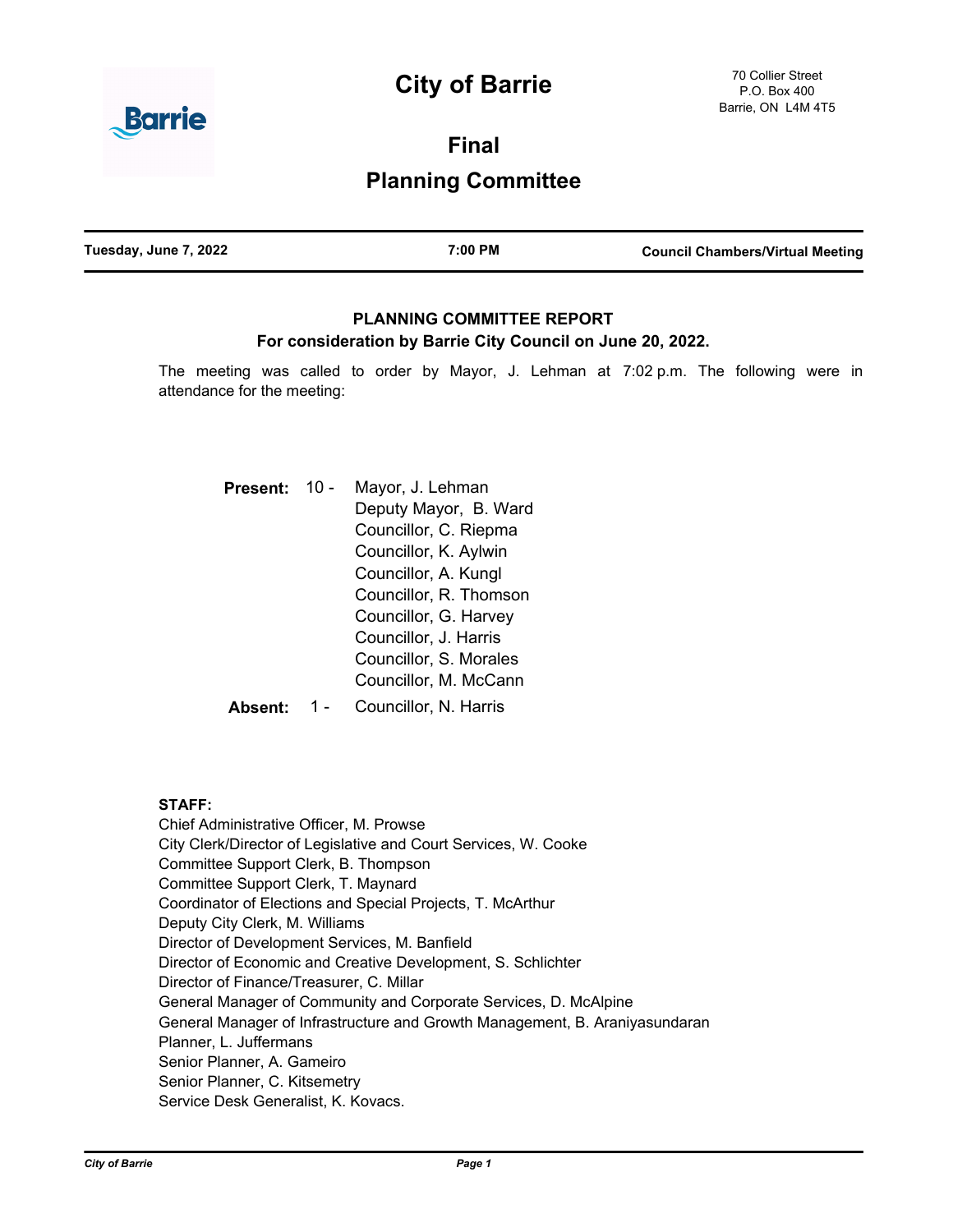The Planning Committee recommends adoption of the following recommendation(s) which were deal with on the consent portion of the agenda:

## **SECTION "A"**

#### **[22-P-027](http://barrie.ca.legistar.com/gateway.aspx?m=l&id=/matter.aspx?key=50753) DRAFT PLAN OF SUBDIVISION EXTENSION POLICY**

- 1. That staff be directed to delete Council Motions 86-P-27 and 09-G-286 and that the procedure regarding the extension of Draft Approved Plans of Subdivision be approved and added to the Council Policy Manual as attached as Appendix "A" to Staff Report DEV016- 22.
- 2. That the change comes into effect for applications for draft plan of subdivision extension received after June 30, 2022. (DEV016-22)

This matter was recommended (Section "A") to City Council for consideration of adoption at its meeting to be held on 6/20/2022.

#### **[22-P-028](http://barrie.ca.legistar.com/gateway.aspx?m=l&id=/matter.aspx?key=50727) APPLICATION FOR ZONING BY-LAW AMENDMENT - 157 ARDAGH ROAD (WARD 6)**

- 1. That the Zoning By-law Amendment application submitted by Innovative Planning Solutions, on behalf of Data Tamer Inc. (c/o Michael Lato), to rezone the lands known municipally as 157 Ardagh Road from 'Residential Single Detached Dwelling Second Density' (R2) to 'Residential Multiple Dwelling First Density' (RM1), be approved.
- 2. That the written and oral submissions received relating to this application, have been, on balance, taken into consideration as part of the deliberations and final decision related to the approval of the application, and as identified within Staff Report DEV018-22.
- 3. That pursuant to Section 34(17) of the *Planning Act*, no further public notification is required prior to the passing of the by-law. (DEV018- 22) (File: D30-027-2021)

This matter was recommended (Section "A") to City Council for consideration of adoption at its meeting to be held on 6/20/2022.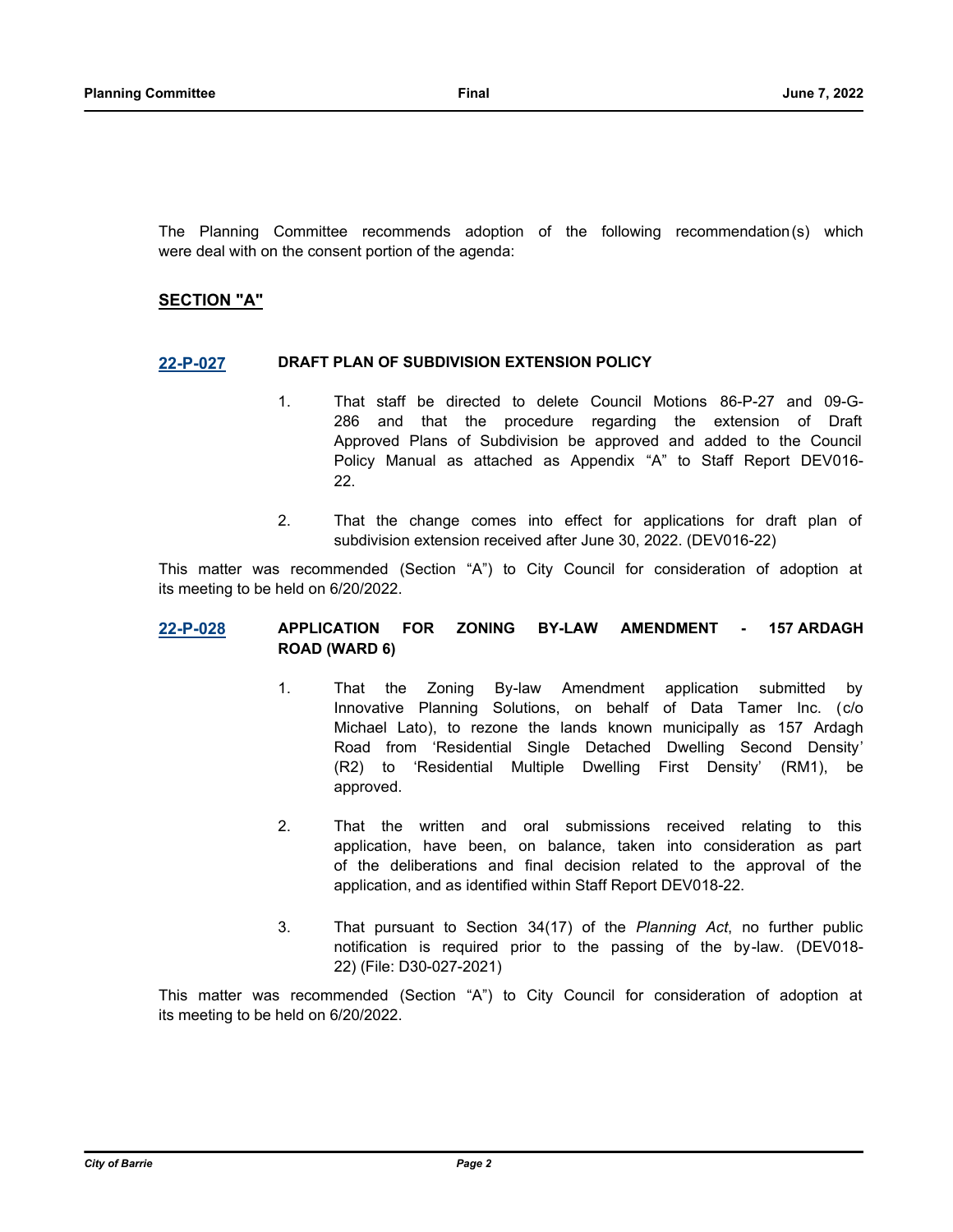The Planning Committee met for the purpose of the three Public Meetings at 7:04 p.m.

Mayor Lehman advised the public that any concerns or appeals dealing with the applications that were the subject of the Public Meeting should be directed to the Legislative and Court Services Department. Any interested persons wishing further notification of the staff report regarding the applications were advised to contact the Legislative and Court ServicesDepartment at cityclerks@barrie.ca.

Mayor Lehman confirmed with the Director of Development Services that notification was conducted in accordance with the Planning Act.

## **SECTION "B"**

## **[22-P-029](http://barrie.ca.legistar.com/gateway.aspx?m=l&id=/matter.aspx?key=50726) APPLICATIONS FOR AN OFFICIAL PLAN AMENDMENT AND ZONING BY-LAW AMENDMENT - 320 BAYFIELD STREET (FILE: D30-007-2022) (WARD 4)**

Nick Woods of Corbett Land Strategies Inc. advised that the purpose of the Public Meeting is to review applications for an Official Plan Amendment and Zoning By-law Amendment on behalf of 320 Bayfield Holdings Inc. for lands known municipally as 320 Bayfield Street, Barrie. The parcel is 12.2 hectares (30.3 acres) in area, with frontage of 284 metres (931 feet) along Bayfield Street, 522 metres (1712 feet) along Coulter Street and 57 metres (187 feet) along Glenwood Drive and is currently occupied by a commercial shopping centre, referred to as the Bayfield Mall.

Mr. Corbett discussed slides concerning the following topics:

- The background of the development proposal;
- The site context of the subject lands;
- Illustrations depicting the current site location;
- The development proposal;
- The conceptual site plan, elevations and renderings for the subject lands;
- The current and proposed Official Plan designation for the subject lands;
- · The current and proposed Zoning By-law designation for the subject lands;
- A summary of the Neighbourhood meeting comments related to the development proposal;
- The rationale for amendments to Official Plan and Zoning By-law for site location; and
- The next steps in the project.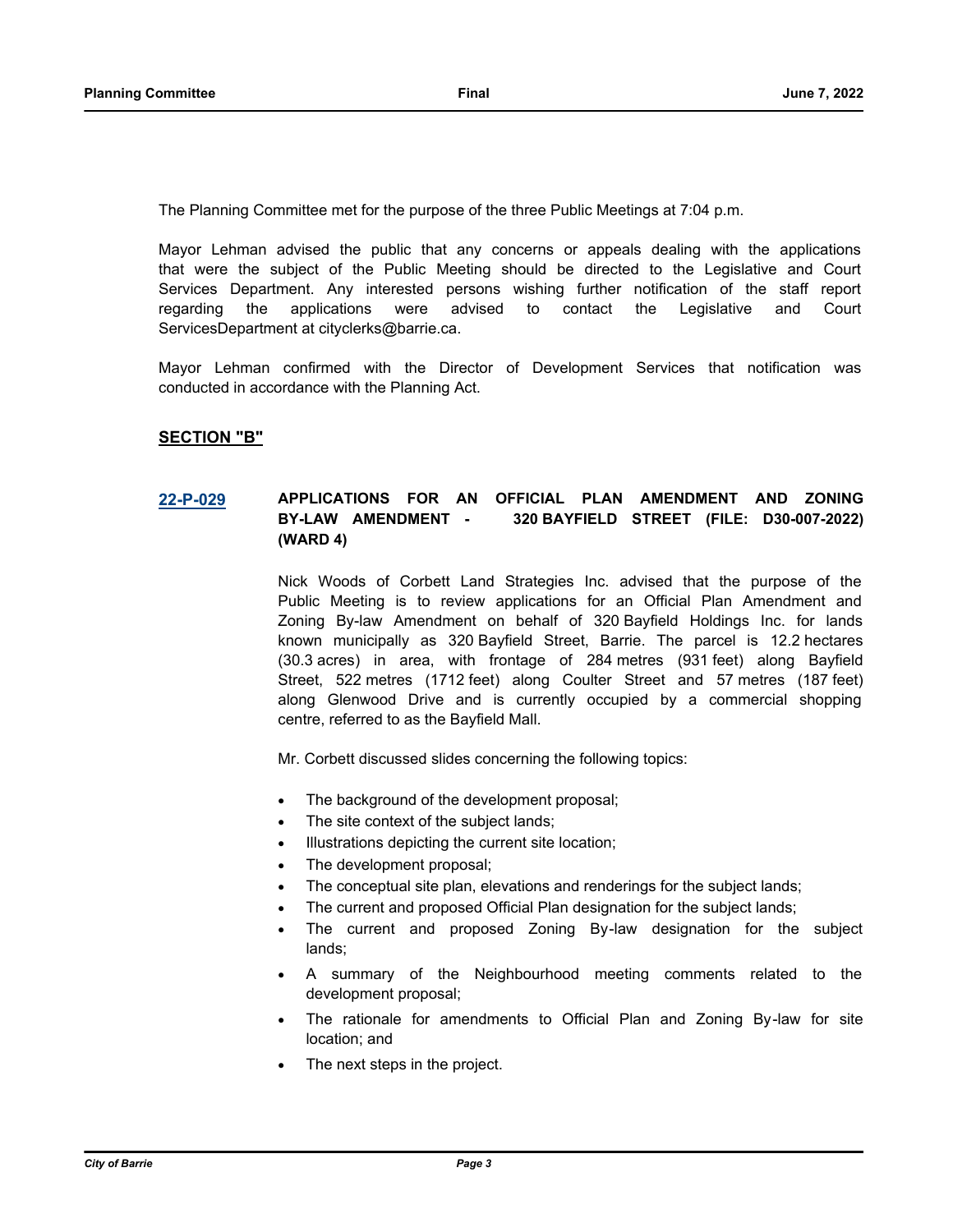Logan Juffermans, Planner provided an update concerning the status of the application. He reviewed the public comments received during the neighbourhood meeting. He advised that the primary planning and land use matters are currently being reviewed by the Technical Review Team. Mr. Jufferman discussed the anticipated timelines for the staff report regarding the proposed application.

Ward 4 Deputy Mayor, B, Ward asked a number of questions of Mr. Woods and City staff and received responses

#### **VERBAL COMMENTS:**

No verbal comments were received.

#### **WRITTEN COMMENTS:**

1. Correspondence from Lake Simcoe Region Conservation Authority dated May 27, 2022.

This matter was recommended Section "B" to City Council for consideration of receipt at its meeting to be held on 6/20/2022.

## **[22-P-030](http://barrie.ca.legistar.com/gateway.aspx?m=l&id=/matter.aspx?key=50712) APPLICATION FOR ZONING BY-LAW AMENDMENT - 651, 655, 659, 669 AND 673 MAPLEVIEW DRIVE EAST (FILE: D30-011-2022) (WARD 9)**

Katherine Rauscher of MHBC Planning Ltd. advised that the purpose of the Public Meeting is to review an application for a Zoning By-law Amendment on behalf of Sobeys Developments Ltd. Partnership and Sobeys Capital Incorporated for lands known municipally as 651, 659, 655, 669 and 673 Mapleview Drive East.

Ms. Rauscher discussed slides concerning the following topics:

- The site location for the proposed development;
- The site context for the subject lands;
- The current Official Plan designation for the subject lands;
- The new Official Plan designation for the subject lands;
- The Zoning By-law designation for the subject lands;
- The proposed Zoning By-law Amendments;
- The proposed development for the site location;
- A rendering of the proposed elevation for the subject lands;
- The Landscape Plans; and
- The application's alignment with Provincial Policy, Growth Plan and focus of design.

Celeste Kitsemetry, Senior Planner provided an update concerning the status of the application. She reviewed the public comments received during the neighbourhood meeting. She advised that the primary planning and land use matters are currently being reviewed by the Technical Review Team. Ms. Kitsemetry discussed the anticipated timelines for the staff report regarding the proposed application.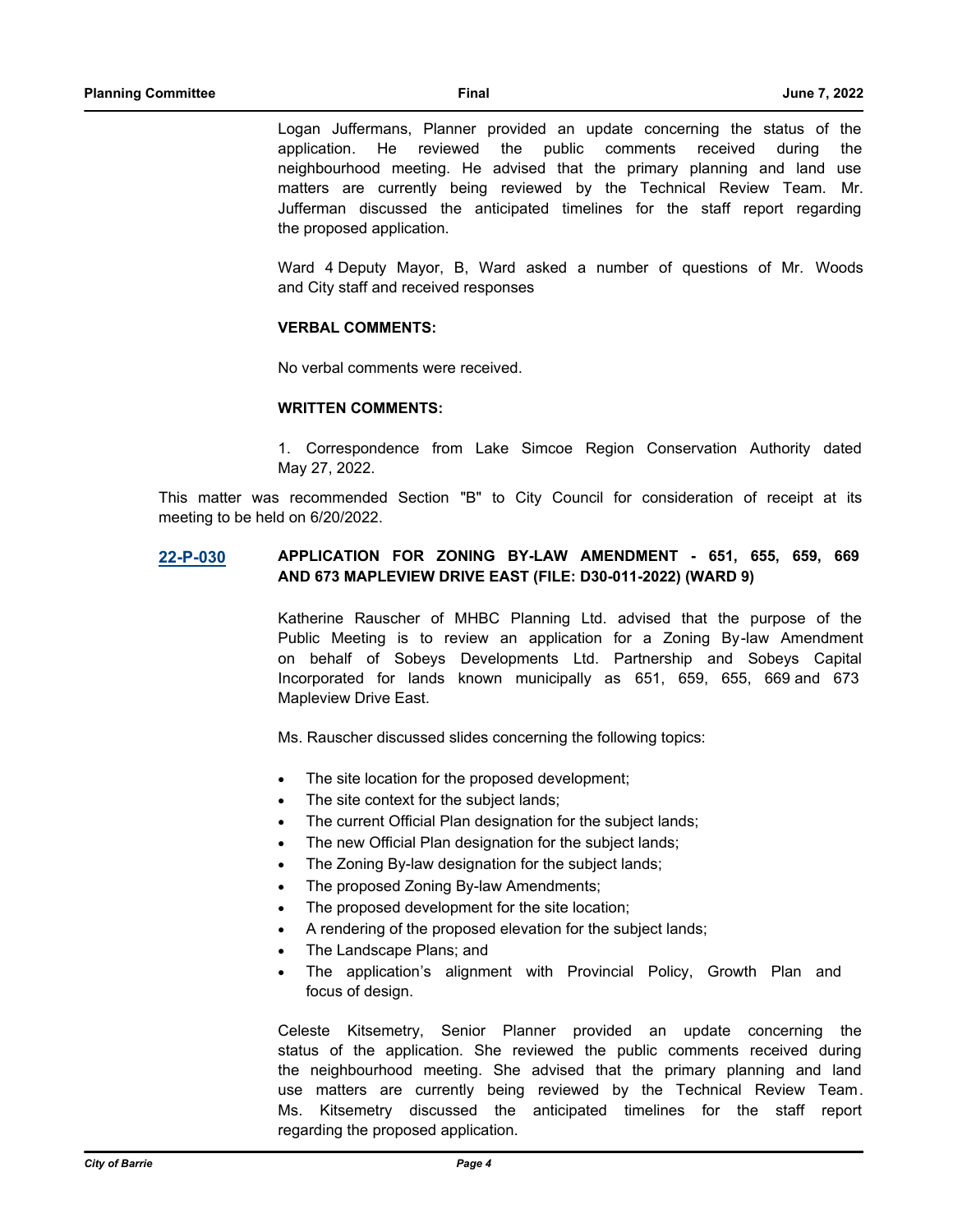Ward 9 Councillor, S. Morales asked a number of questions of Mr. Rauscher and City staff and received responses.

#### **VERBAL COMMENTS:**

No verbal comments were received.

#### **WRITTEN CORRESPONDENCE:**

No written correspondence was received.

This matter was recommended (Section "B") to City Council for consideration of receipt at its meeting to be held on 6/20/2022.

Mayor, J. Lehman left the Chair at 7:38 p.m. and Deputy Mayor, B. Ward assumed the Chair.

## **SECTION "C"**

## **[22-P-031](http://barrie.ca.legistar.com/gateway.aspx?m=l&id=/matter.aspx?key=50713) APPLICATION FOR A ZONING BY-LAW AMENDMENT - 19 DUNDONALD STREET, BARRIE (FILE: D30-026-2021) (WARD 2)**

**Mayor Lehman declared a potential pecuniary interest concerning the foregoing matter as his parents live in close proximity to the proposed development. He did not participate or vote on the matter. He left the Council Chambers.**

**M. Prowse, Chief Executive Officer declared a potential pecuniary interest concerning the foregoing matter as he lives in close proximity to the proposed development. He did not participate in discussion related to the proposed development. He stayed in the Council Chambers.**

James Hunter of Innovative Planning Solutions advised that the purpose of the Public Meeting is to review an application for a Zoning By-law Amendment Inc. on behalf of Pat and John Hargreaves for lands known municipally as 19 Dundonald Street.

Mr. Hunter discussed slides concerning the following topics:

- The existing site context and surrounding land uses;  $\cdot$
- Illustrations depicting the current site location;
- The aerial context of the site location;
- The development proposal and architectural renderings for the subject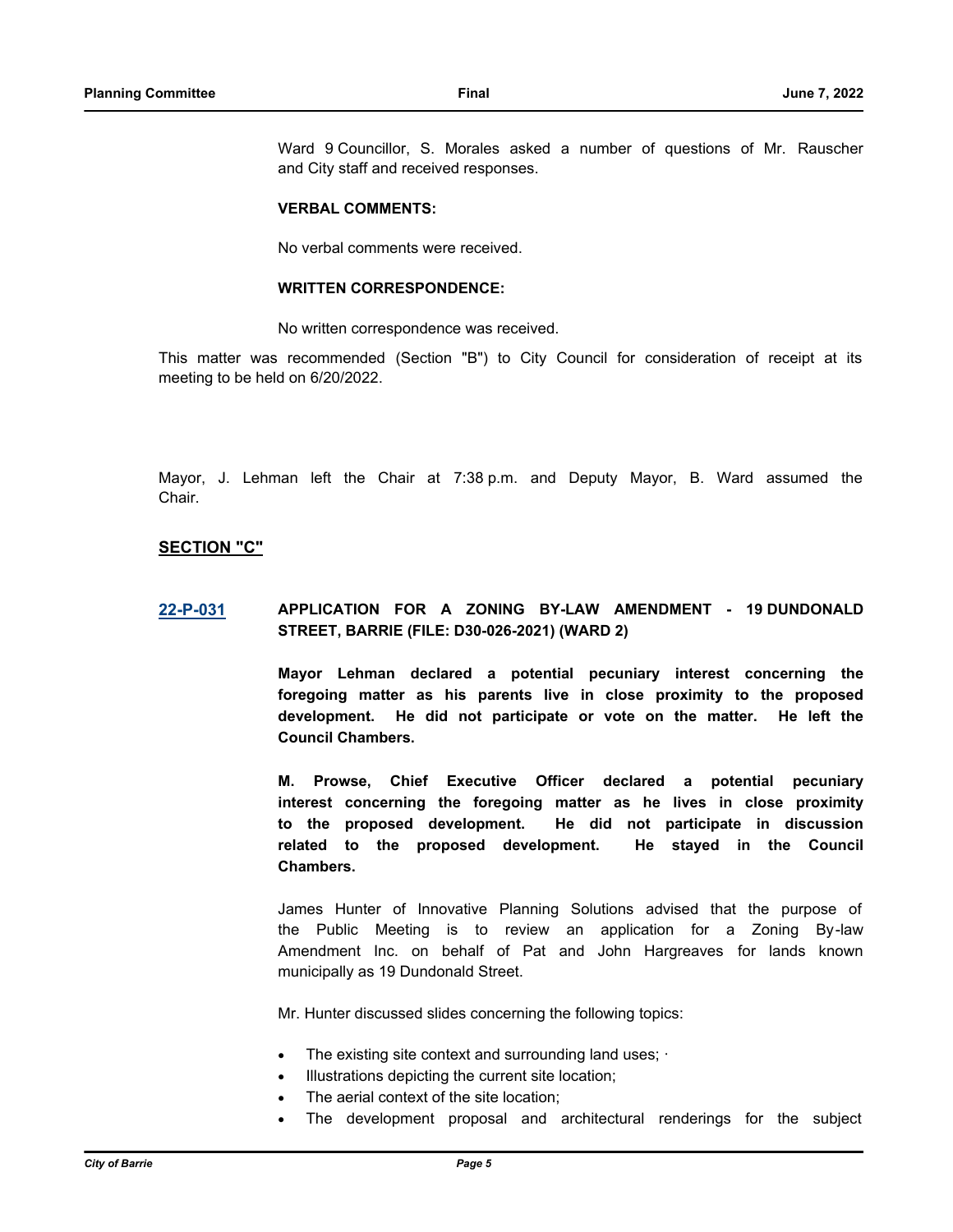lands;

- Visual models of the location and context for the subject development
- The Official Plan designation for the subject lands;
- An overview of the Official Plan for the site location;
- The current and proposed rezoning for the development proposal
- The required and proposed By-law Conformity;
- The studies completed in support of the application;
- · The Shadow Analysis study completed for the proposed development; and
- The next steps in the project.

Andrew Gameiro, Senior Planner for the Development Services Department provided an update concerning the status of the application. He reviewed the public comments received during the neighbourhood meeting. He advised that the primary planning and land use matters are currently being reviewed by the Technical Review Team. Mr. Gameiro discussed the anticipated timelines for the staff report regarding the proposed application.

Ward 2 Councillor, K. Aylwin asked a number of questions of Mr. Hunter and City staff and received responses.

#### **VERBAL COMMENTS:**

1. Charles Biehn, 49 Theresa Street discussed his written analysis of the traffic report for the proposed development on Dundonald Street. Mr. Biehn highlighted some of the main issues regarding the inaccuracies of traffic counts in previous reports, safety issues, the construction phase and parking vehicles and equipment on a narrow road, pedestrian traffic with no sidewalks, bicycle parking, in addition to the safety concerns of riding a bicycle on the hill and having to share the road with vehicular traffic. He expressed his opinions that the conclusions and recommendations made within the staff report need to be revisited.

Mr. Biehn described the new Official and policies related to new developments and noted they have to be no more that three storey buildings in an area with roads similar to Dundonald Street. He indicated that currently there are twenty-one development projects anticipated in the City of Barrie. He commented that he felt that this proposed development is not needed to meet the intensifications targets of the City.

Mr. Biehn expressed his opinion that the proposed development is too large for the site and would be better suited for something within the policies of the Official Plan that would be more appropriate for the neighbourhood. He indicated that the neighbours are in the process of hiring their own planner and all responses will be directed to them.

2. Beth Foster, 30 Amelia Street described the community of trees on Dundonald Street. Ms. Foster discussed the need for more green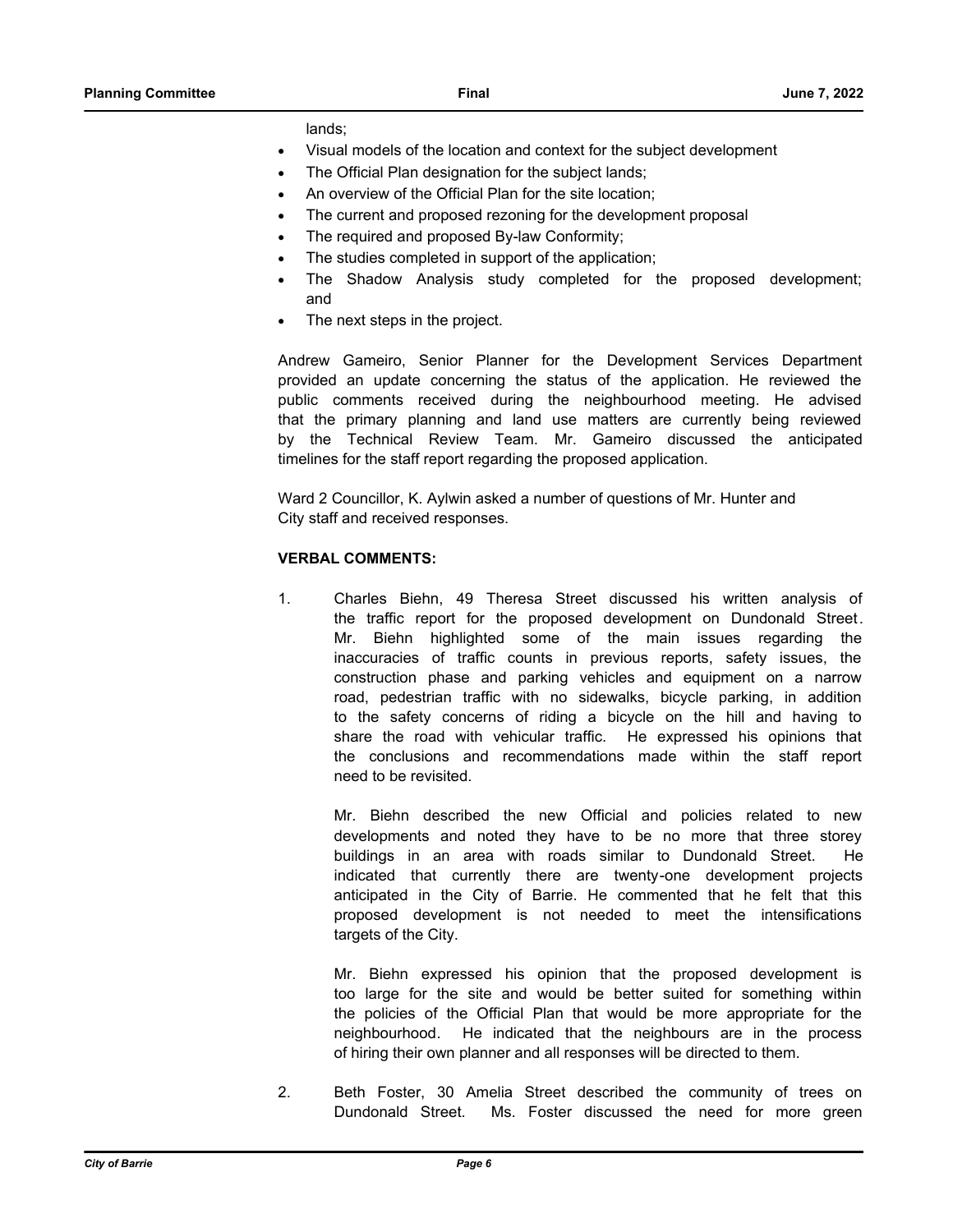spaces, the benefits of having trees, as well as the benefits that trees bring such as carbon dioxide, oxygen intake and trees as a necessity . She indicated that the Official Plan identified 19 Dundonald as a significant woodlot that contained two level three natural heritage features that is a potential habitat for an endangered and threatened species.

Ms. Foster discussed the Tree Inventory/Assessment and Preservation Plan/Removal Plan prepared by Riverstone Environmental Solutions Inc., which indicated that the existing trees on the property would be negatively impacted. Ms. Foster advised that Council should maintain the integrity of the City's Official Plan.

- 3. Cathy Colebatch, 97 Cumberland Street echoed the previous speakers comments. Ms. Colebatch discussed the Heritage Neighbourhood Evaluation Report for the property and how it is lacking details on the history of the house and lands for 19 Dundonald Street. She suggested that a Heritage Impact Assessment be completed for the property.
- 4. Anne Marie Dixon, 10 Highland Drive spoke on behalf of her husband and their neighbours against the proposed development at 19 Dundonald Street. Ms. Dixon expressed their concerns for the excessive height of the proposed development, the ongoing construction projects around the City, the geographical difficulties of Dundonald Street, the existing restrictions related to the intensification area, the effects of traffic on the street, the lack of sidewalks, the hill during winter conditions, and the poor visibility for vehicles and pedestrian traffic on the hill.
- 5. Nadine Carr, 49 Theresa Street echoed the concerns of the previous speakers regarding the proposed development at 19 Dundonald Street and commented on the need to preserve farmlands. Ms. Carr described that the property is not within the intensification zone of the New Official Plan and that the site is situated in an historical neighbourhood. She commented that she felt that the proposed development should be scaled down for the property.
- 6. Brian Wood, 250 Codrington Street discussed the similarities in opposition to developments of 19 Dundonald Street and Johnson Street Beach, the number of storeys in the development, and his concerns for the increased number of cars.
- 7. Nick Lougheed, 52 Dundonald Street indicated that he is not opposed to the development of 19 Dundonald Street but is concerned with the type of development being proposed. Mr. Lougheed described the location of the development as fronting onto a local street and he indicated that the presentation from the Developer may have been misleading. He suggested that more weight needs to be put on correspondence submitted by residents who live in the Ward.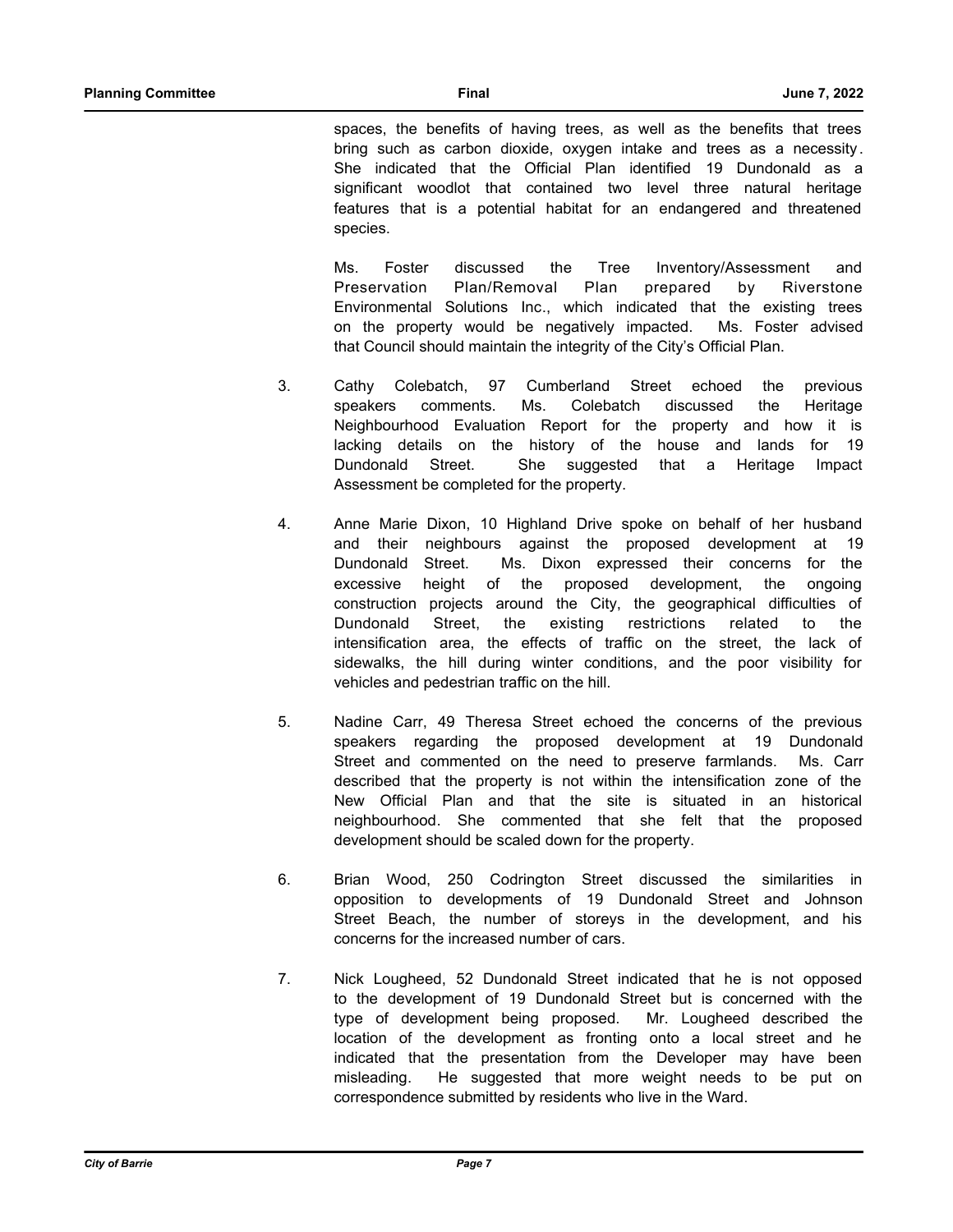Mr. Lougheed suggested that the developers need to work within the scope of the Official Plan and engage with the neighbours of the proposed development.

- 8. Marc Brenner was called to speak, and there was no response.
- 9. Stephen deRusett, 12 Yonge Street indicated his inability to afford to live in Barrie and how he commutes to the municipality as there is a lack of affordable housing. Mr. deRusett described the lack of housing and the need for infill near the downtown cores and he stated that he felt that the proposed development would provide more housing opportunities for those that may not be able to afford a single detached home. He indicated that his only concerns of the development were the increase in parking spaces. He advised that a development close to downtown Barrie with all it amenities could potentially reduce vehicular traffic and increase active transportation, such as walking and riding bicycles.
- 10. Blake Edgar, 53 Idlewood Drive, Midhurst indicated that he supports the development but that he can't afford to live in Barrie and happens to live with family as there is not enough affordable housing. He expressed his opinion that there are too many parking spaces proposed in the development.
- 11. Chris Franco, 144 Puget Street described the location of his property as in close proximity to the proposed development and types of buildings in the area such as the Roxborough Condominiums. He provided a historical background of Barrie's population growth versus housing. He indicated that the municipality has had significant population growth.

Mr. Franco indicated the municipality needs more private dwellings and rental units to increase the housing stock in the municipality and provide an opportunity for more units on the marketplace. He emphasized that the municipality is in a housing shortage. Mr. Franco mentioned a comment made previously about "protect our area" and felt that this development is a potential gateway for someone to afford to live in Barrie.

Mr. Franco indicated that this proposal isn't about protecting an area, it's about protecting and providing housing and providing an opportunity for more people to move to the municipality and enjoy the beautiful City. He felt that there is a need to look beyond NIMBYism before a decision is made on the proposed development.

12. Peter Dauphinee, 33 Amelia Street described the area and advised that it is easy to look at NIMBYism for the neighbourhood. He described living in the neighbourhood for twenty-years in an area of the City he loves. Mr. Dauphinee indicated that suggestions have been provided to the developer in the hopes that there can be a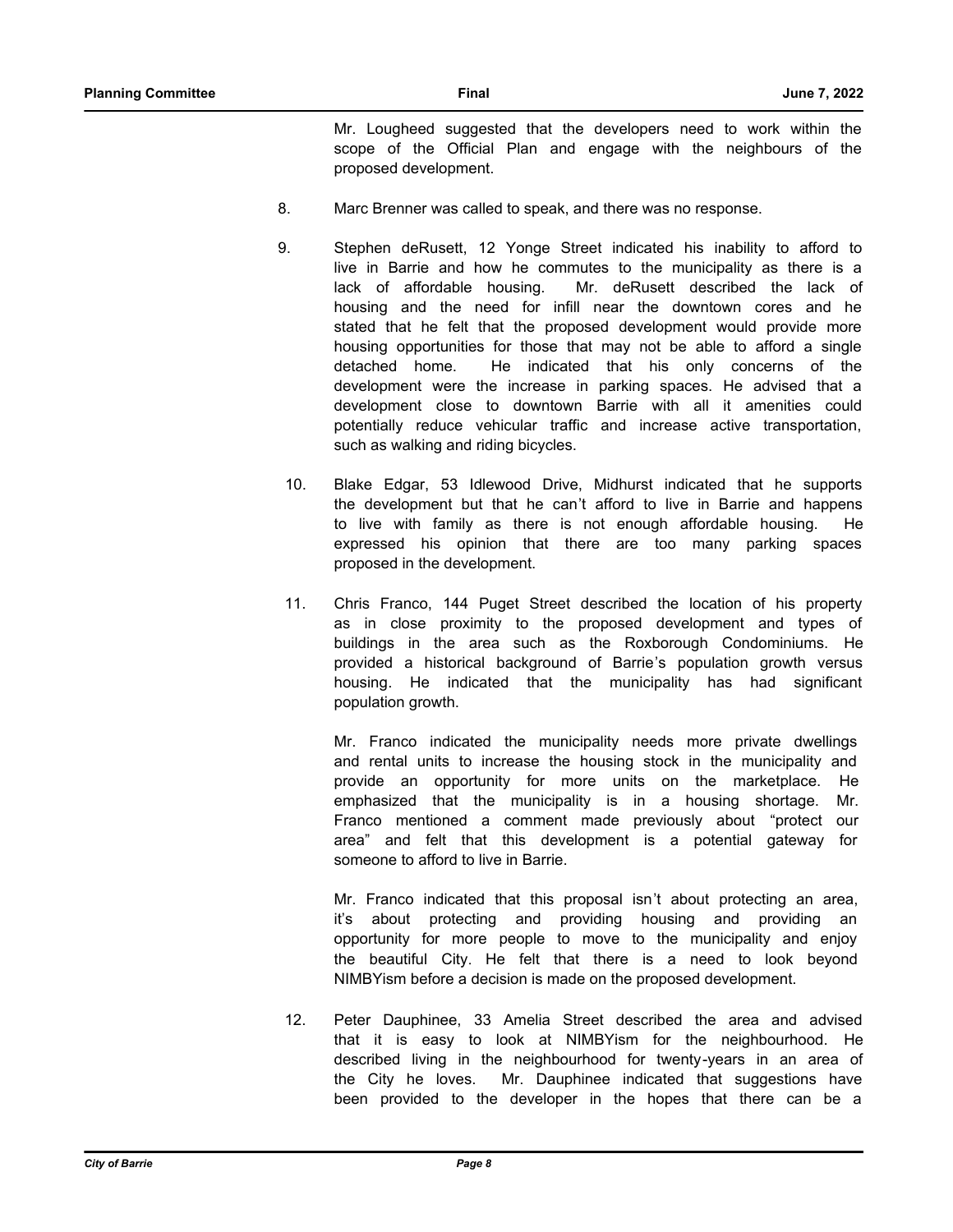middle ground for this type of development. He advised that he is not opposed to the development of this property but only that needs to be reasonable in size and beautiful for the City. Mr. Dauphinee explained that property values change over time, but that is not how the municipality should plan for future developments.

- 13. Blythe Reina, 50 Eugenia Street explained that she moved to Barrie recently from Guelph. She questioned whether a proper risk assessment had been completed for the site location. She discussed concerns related to safety, traffic, and snow banks and snow removal for Eugenia Street and Dundonald Street and sightlines for the intersection at the top of the hill. She explained that she walks her children to school and has almost been hit by vehicles at tfhe intersection of Eugenia Street and Dundonald Street. She asked about the impacts from construction of other developments in the area.
- 14. Megan Gibbons 124 Duckworth indicated that the Official Plan Amendment is not in keeping with policies and the growth area. She advised that she agrees there will be some development on this property. Ms Gibbons discussed concerns related to traffic, safety, roadways, curbs, gutters, stormwater run off, the scope of the Environmental Assessment related to habitat and century homes and woodlots. She suggested that the Environmental Impact should be revisited for the proposed development.
- 15. Donna Winfield, 58 Dundonald Street discussed concerns related to traffic at the intersection of Dundonald Street and Amelia Street. Ms. Winfield expressed her doubts concerning the affordability of the units within the proposed development and other developments already constructed or in the construction phase. She advised that she is in support of a development in the area that is within reason such as a four-storey development.
- 16. Barry Vickers, 78 Amelia Street echoed many of the comments made by the previous speakers. Mr. Vickers discussed the slope of Dundonald Street, the parkland and recreational spaces, the impact of the development on the health of the greenbelt and the future of the community. He quested how a nine-storey building contributes to the urban fabric of a single and two-storey dwelling area.
- 17. Cathy Colebatch, 97 Cumberland Street spoke for the second time and discussed the approved but unbuilt developments within the City . She questioned the safety issues that prevented the development from proposing townhomes instead of a nine-storey development.
- 18. Joy Thompson, 71 Penetang Street described moving from Toronto, 30 years ago, because of the developments and the increase in population and crime. Ms. Thompson advised that once developments are built that they cannot be demolished. She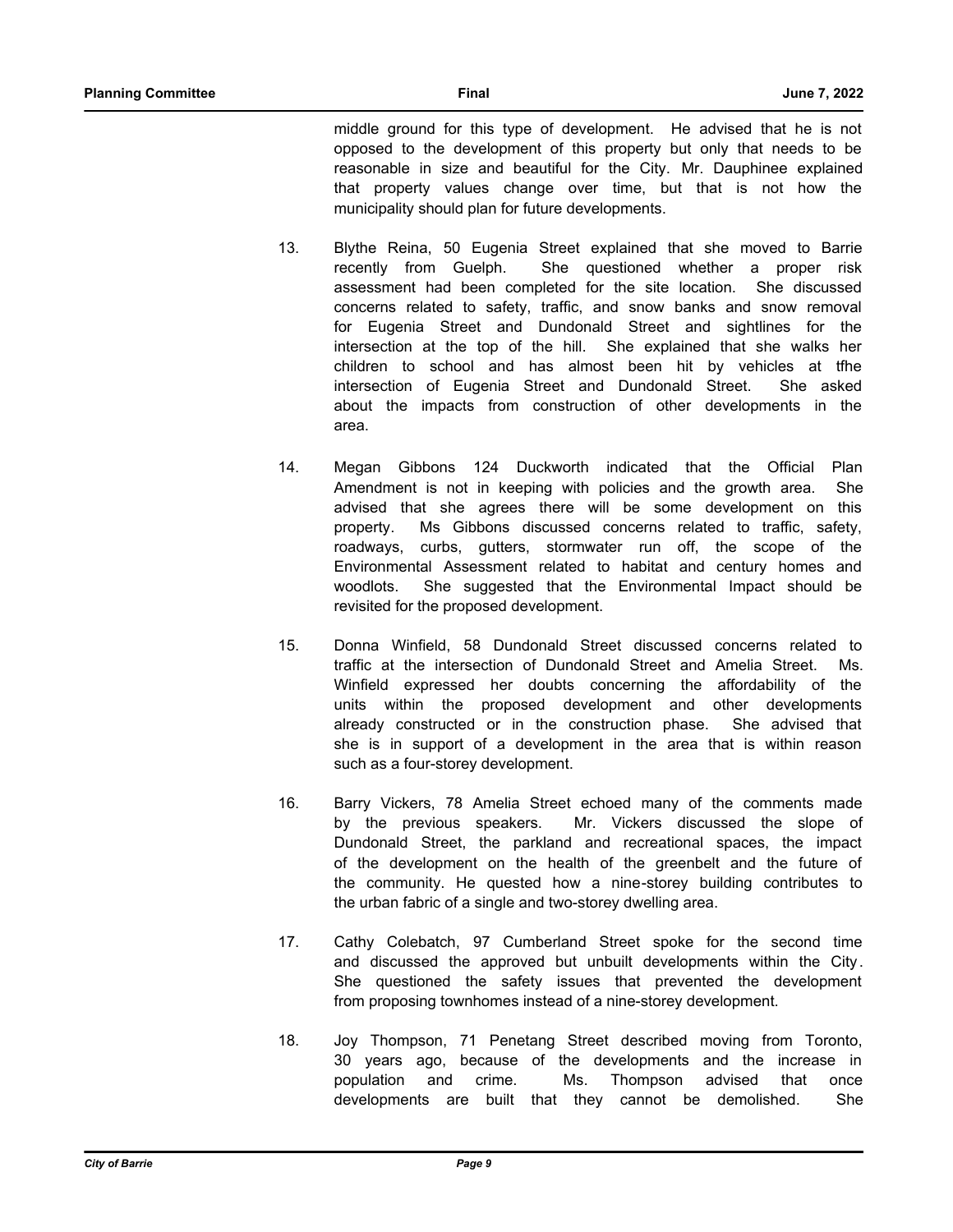indicated her involvement with previous developments along Lakeshore Drive and Mulcaster Street and Collier Street that removed the grocery store. She expressed that the long-term effects for the City and its residents need to be considered before the short-term goals.

## **WRITTEN COMMENTS:**

- 1. Correspondence dated May 16, 2022 from Dave Cumming.
- 2. Correspondence dated May 16, 2022 from David Won.
- 3. Correspondence dated May 21, 2022 from Chris Dixon.
- 4. Correspondence dated May 23, 2022 from Thomas Mills.
- 5. Correspondence dated May 22, 2022 from Dina Wells.
- 6. Correspondence dated May 16, 2022 from Scott Campbell.
- 7. Correspondence dated May 30, 2022 from Brian Cullingford.
- 8. Correspondence from Charles Biehn.
- 9. Correspondence dated May 25, 2022 from Dale and Diane Loyst.
- 10. Correspondence dated May 27, 2022 from Donna Winfield.
- 11. Correspondence dated May 16, 2022 from Doug and Diane Eves.
- 12. Correspondence dated May 24, 2022 from Nick Lougheed.
- 13. Correspondence from Pat Cawley.
- 14. Correspondence dated May 25, 2022 from Joy Thompson.
- 15. Correspondence dated May 30, 2022 from Mike and Susan Laycock.
- 16. Correspondence dated June1, 2022 from St. Mary's Church.
- 17. Correspondence dated May 29, 2022 from Jeannie Mills.
- 18. Correspondence from Nadine Carr.
- 19. Correspondence dated June 2, 2022 from Julie Dlugokecki.
- 20. Correspondence date May 16, 2022 from Kim Thompson.
- 21. Correspondence dated May 14, 2022 from Sheraz and Mehek K.
- 22. Correspondence dated May 15, 2022 from Alexander Lefebvre.
- 23. Correspondence dated May 15, 2022 from Peter Cappucci.
- 24. Correspondence dated May 17, 2022 from Warren Beech.
- 25. Correspondence dated May 16, 2022 from Mark Henderson.
- 26. Correspondence dated May 20, 2022 from Sondra Yanchus.
- 27. Correspondence dated May 17, 2022 from Stacey Larmon.
- 28. Correspondence dated May 19, 2022 from Sabrina Savoia.
- 29. Correspondence dated May 20, 2022 from Dylan Yanchus.
- 30. Correspondence dated May 17, 2022 from Michelle Greco.
- 31. Correspondence from Omowunmi Talabi.
- 32. Correspondence from Ofei Ukanah.
- 33. Correspondence from Amy Fitzgerald.
- 34. Correspondence from Abby Waterhouse.
- 35. Correspondence from Andrew Waterhouse.
- 36. Correspondence from Bev Waterhouse.
- 37. Correspondence from Mike Waterhouse.
- 38. Correspondence dated May 20, 2022 from Jeremy Moore.
- 39. Correspondence dated May 27, 2022 from Tomas Sample.
- 40. Correspondence dated May 27, 2022 from Jonathan Waugh.
- 41. Correspondence dated May 29, 2022 from Maureen Carrel and Brian Tattersall.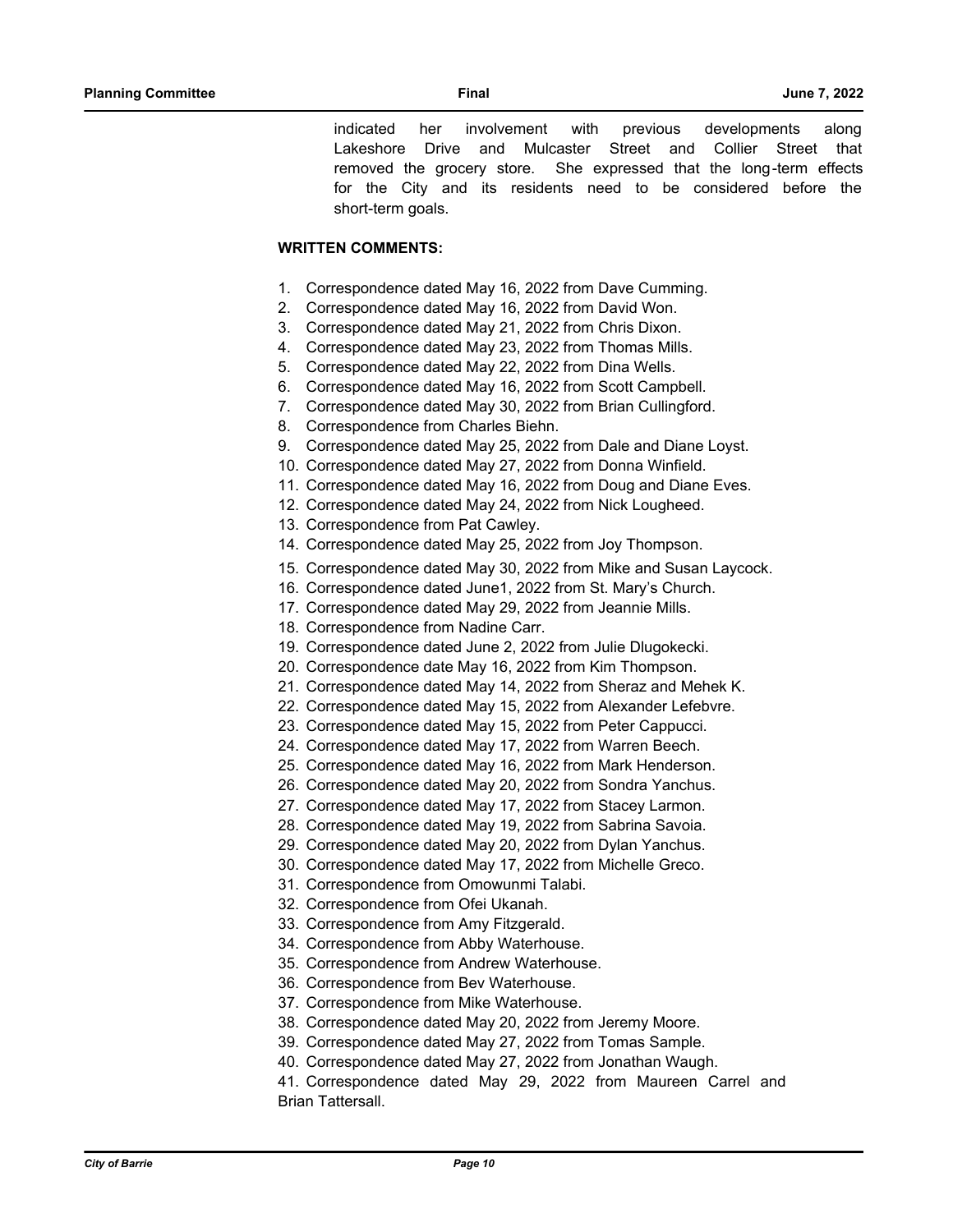- 42. Correspondence dated May 27, 2022 from Erica Sample.
- 43. Correspondence dated May 29, 2022 from Matt Baker.
- 44. Correspondence dated May 26, 2022 from Ryan Scott.
- 45. Correspondence dated May 28, 2022 from Ryan Davies.
- 46. Correspondence dated May 25, 2022 from Benjamin Hayes.
- 47. Correspondence dated May 20, 2022 from Simon Latham.
- 48. Correspondence from Joe Beleskey.
- 49. Correspondence from Sagar Dawar.
- 50. Correspondence dated June 6, 2022 from Matthew Follwell.

This matter was recommended Section "C" to City Council for consideration of receipt at its meeting to be held on 6/6/2022.

The Planning Committee met and recommends adoption of the following recommendation:

## **SECTION "D"**

## **[22-P-032](http://barrie.ca.legistar.com/gateway.aspx?m=l&id=/matter.aspx?key=50731) APPLICATION FOR ZONING BY-LAW AMENDMENT - 520 AND 526 BIG BAY POINT ROAD (WARD 8)**

- 1. That the Zoning By-law Amendment application submitted by Innovative Planning Solutions on behalf of Morriello Construction Limited to rezone the lands known municipally as 520 and 526 Big Bay Point Road from 'Residential Single Detached Dwelling First Density' (R1) to 'Residential Apartment Dwelling First Density - 2 with Special Provisions' (RA1-2)(SP-XXX), attached as Appendix "A" to Staff Report DEV017-22 be approved.
- 2. That the following Special Provisions for the 'Apartment Dwelling First Density - 2 with Special Provisions' (RA1-2)(SP-XXX) be referenced in the site specific zoning by-law:
	- a) Permit 1.24 parking spaces per residential unit, whereas 1.5 parking spaces per unit is required;
	- b) Permit a front yard setback of 6.0 metres, whereas a minimum setback of 7.0 metres is required:
	- c) Permit a landscaped open space of 26.1% whereas a minimum of 35% is required;
	- d) Permit a maximum gross floor area of 135%, whereas up to 100% is permitted;
	- e) Permit a maximum building height of 16.85 metres, whereas a maximum building height of 15.0 metres is permitted;